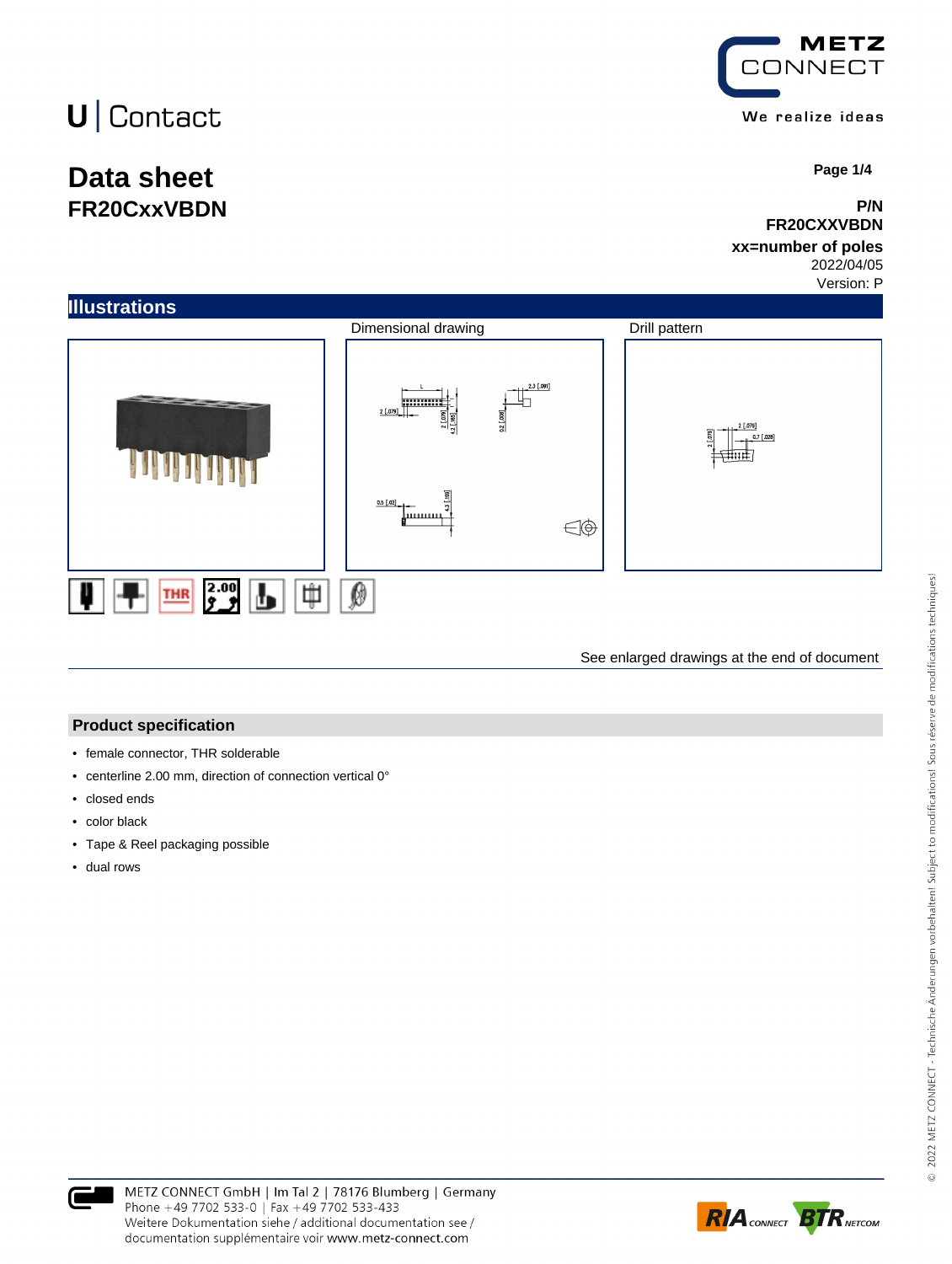## $U$  Contact

## **Data sheet FR20CxxVBDN**



 **Page 2/4**

### **P/N FR20CXXVBDN**

### **xx=number of poles**

2022/04/05 Version: P

## **Technical Data**

| <b>General Data</b>         |                                    |  |
|-----------------------------|------------------------------------|--|
| Solder pin length           | $2.2 \text{ mm}$                   |  |
| min. number of poles        | $\overline{2}$                     |  |
| max. number of poles        | 40                                 |  |
| clearance/creepage dist.    | $0.65$ mm                          |  |
| Protection category         | IP <sub>00</sub>                   |  |
| Rated current               | 1A                                 |  |
| <b>Material</b>             |                                    |  |
| insulating material         | PE-HT                              |  |
| contact material            | CuSn                               |  |
| Contact surface             | Ni + Au                            |  |
| contact pin material        | CuSn                               |  |
| contact pin surface         | Ni + Au Flash                      |  |
| Glow-Wire Flammability GWFI | ٠                                  |  |
| Glow-Wire Flammability GWIT | $\overline{\phantom{a}}$           |  |
| <b>REACh</b>                | compliant                          |  |
| <b>Climatic Data</b>        |                                    |  |
| upper limit temperature     | 105 °C                             |  |
| lower limit temperature     | $-40 °C$                           |  |
| general                     |                                    |  |
| Tolerance                   | ISO 2768 - mH                      |  |
| Solderability               | Acc. to IPC/JEDEC J-STD-020D-MSL 1 |  |



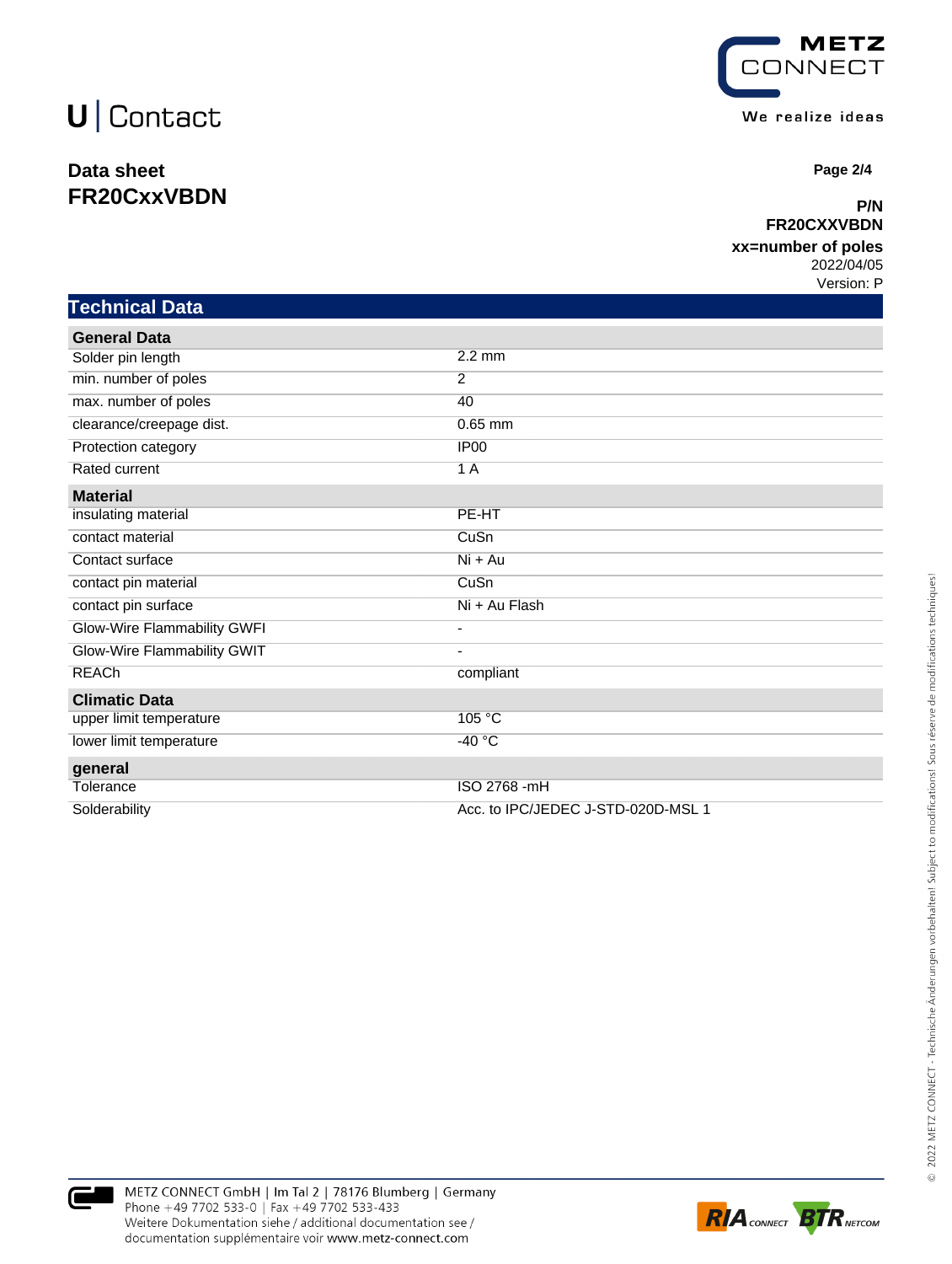# $U \vert$  Contact

## **Data sheet FR20CxxVBDN**



 **Page 3/4**

### **P/N FR20CXXVBDN**

#### **xx=number of poles** 2022/04/05

Version: P





L=(pole size - 1)  $x$  centerline + 2 mm  $[0.079]$